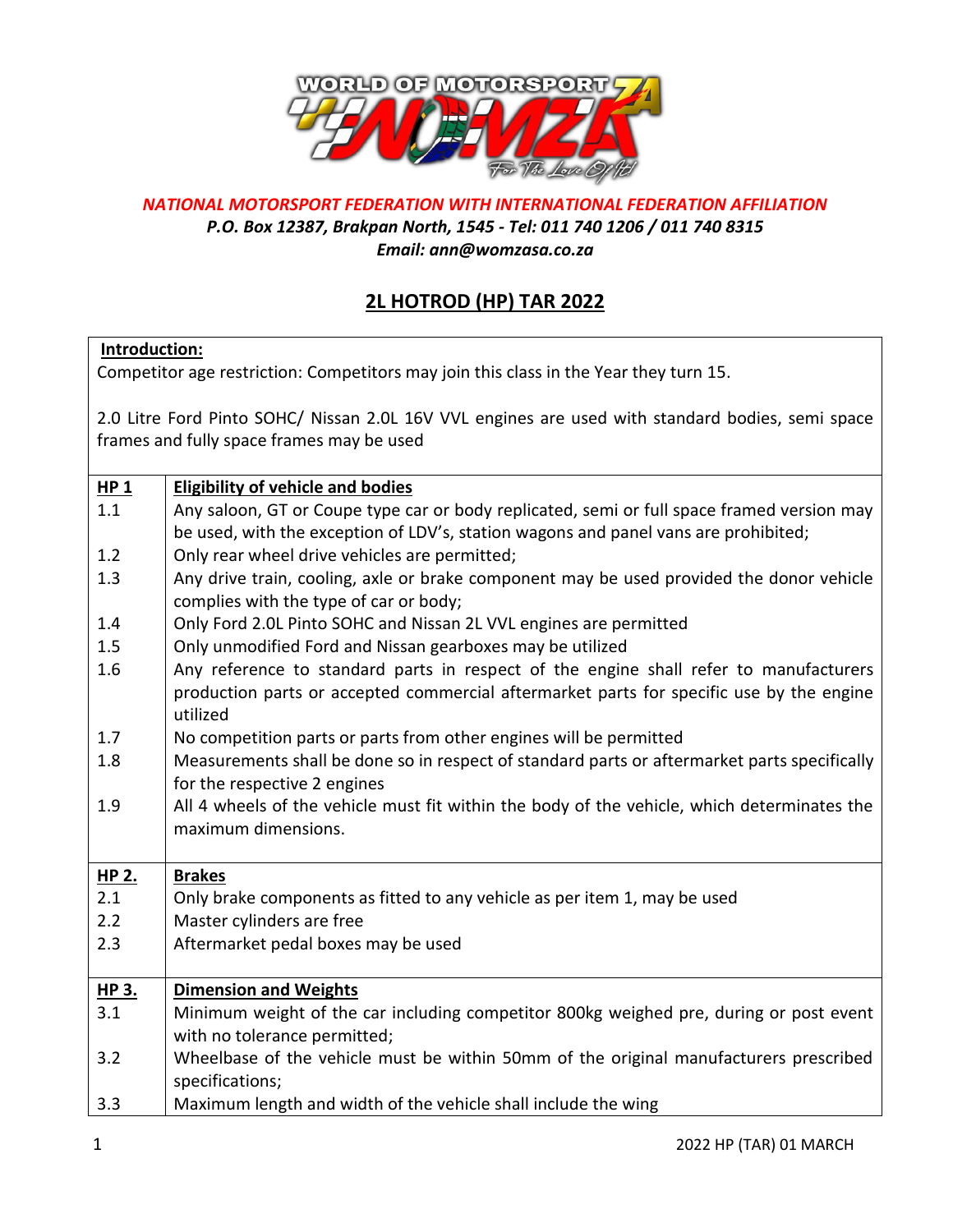| 3.4          | Maximum length of the vehicle is 5000mm                                                                                                                                |
|--------------|------------------------------------------------------------------------------------------------------------------------------------------------------------------------|
| 3.5          | Maximum width of the vehicle is 2000mm                                                                                                                                 |
|              |                                                                                                                                                                        |
| <b>HP 4.</b> | <b>Engine - Ford 2L Engine</b>                                                                                                                                         |
| 4.1          | <b>Construction:</b>                                                                                                                                                   |
| 4.1.1        | Engine offset is not permitted                                                                                                                                         |
| 4.1.2        | The back face of the engine cylinder head must be forward of a maximum of 600 mm                                                                                       |
|              | rearwards from the centre of the front wheels.                                                                                                                         |
| 4.1.3        | All 4 wheels of the vehicle must fit within the body of the vehicle. This                                                                                              |
|              | determines the maximum dimensions.                                                                                                                                     |
|              |                                                                                                                                                                        |
| 4.2          | <b>Size and Choice</b>                                                                                                                                                 |
| 4.2.1        | Any Ford 2 litre SOHC engine may be used                                                                                                                               |
| 4.2.2        | The bore may not exceed 90.84mm plus an allowance for a 1.5mm overbore                                                                                                 |
| 4.2.3        | Sleeving back to standard (90.84mm) is allowed                                                                                                                         |
| 4.2.4        | Sleeves may be over bored to a maximum of 1.5mm                                                                                                                        |
| 4.2.5        | The stroke may not exceed 77mm                                                                                                                                         |
| 4.2.6        | The cylinder block may be skimmed however, pistons may not protrude above the cylinder                                                                                 |
|              | block upper deck                                                                                                                                                       |
| 4.2.7        | Cylinder blocks may be in-line bored                                                                                                                                   |
| 4.2.8        | No other modifications permitted                                                                                                                                       |
| 4.2.9        | Fasteners are free                                                                                                                                                     |
|              |                                                                                                                                                                        |
| 4.3<br>4.3.1 | <b>Crankshaft/Control/Balancing</b>                                                                                                                                    |
| 4.3.2        | Only standard cast iron crankshafts may be used                                                                                                                        |
| 4.3.3        | Spot machining of the crankshaft to achieve balance will be allowed<br>Tufriding and nitriding allowed, but polishing outside of the journals will be not be permitted |
| 4.3.4        | The minimum weight of the crankshaft is 12.7kg                                                                                                                         |
| 4.3.5        | The number of bearings may not be altered                                                                                                                              |
| 4.3.6        | Bearings may not be less than Ford specified minimum width                                                                                                             |
| 4.3.7        | Oversize bearings of standard or heavy-duty material permitted                                                                                                         |
| 4.3.8        | Cross drilled crankshafts not permitted                                                                                                                                |
| 4.3.9        | No forged steel crankshafts or connecting rods will be permitted                                                                                                       |
| 4.3.10       | Engine components may be balanced, and spot drilling will be permitted for that purpose                                                                                |
|              | only, at least one (1) component of each will remain standard and unaltered                                                                                            |
| 4.3.11       | The conrod bolts may be changed but the conrod may not be drilled or modified to accept                                                                                |
|              | the replacement bolt                                                                                                                                                   |
|              |                                                                                                                                                                        |
| 4.4          | <b>Pistons</b>                                                                                                                                                         |
| 4.4.1        | Only Standard Ford or standard replacement pistons (Karl Schmidt, Hepolite, Wellworthy, AE                                                                             |
|              | or Mahle) may be used                                                                                                                                                  |
| 4.4.2        | Pistons or gudgeon pins may not be modified, other than for balancing in the case of pistons                                                                           |
| 4.4.3        | No forged pistons will be permitted.                                                                                                                                   |
| 4.4.4        | Conrods may be modified to allow floating gudgeon pins                                                                                                                 |
| 4.4.5        | Pistons may not protrude above the cylinder block                                                                                                                      |
| 4.4.6        | Pistons may not be skimmed and identification marks on the pistons may not be removed                                                                                  |
| 4.4.7        | Lightening and stress relieving is not permitted unless for balancing purposes                                                                                         |
| 2            | 2022 HP (TAR) 01 MARCH                                                                                                                                                 |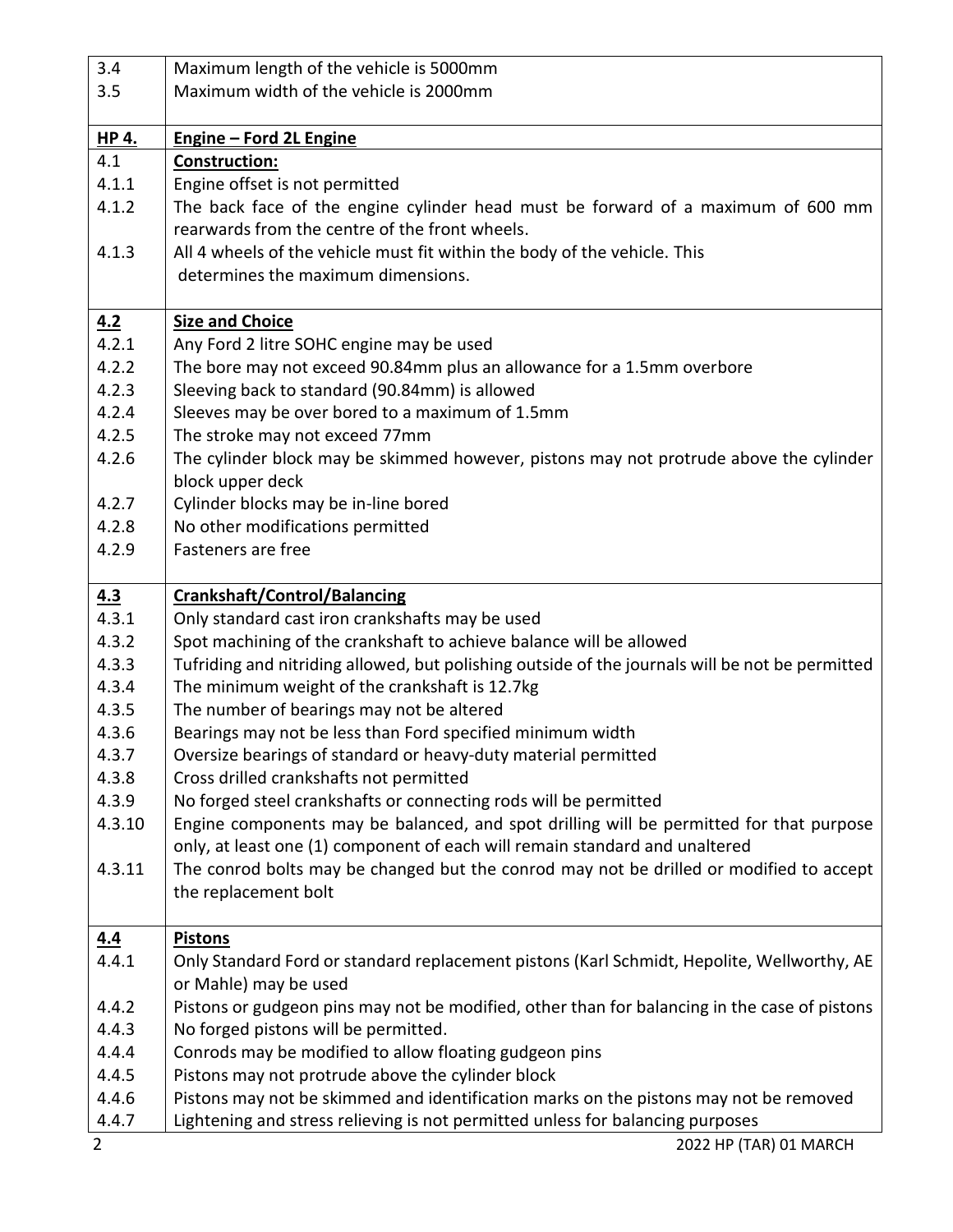| 4.4.8          | Choice of piston rings are free, but the number of rings must be as standard                                                                                                                                                                                    |
|----------------|-----------------------------------------------------------------------------------------------------------------------------------------------------------------------------------------------------------------------------------------------------------------|
| 4.4.9          | No machining of the piston will be permitted                                                                                                                                                                                                                    |
| 4.4.10         | Accepted ring gapping permitted                                                                                                                                                                                                                                 |
|                |                                                                                                                                                                                                                                                                 |
| 4.5            | <b>Lubrication system</b>                                                                                                                                                                                                                                       |
| 4.5.1          | Dry sump and/or semi dry sumps are not permitted                                                                                                                                                                                                                |
| 4.5.2          | Oil filters must be in the original position and must be clamped $-$ a sandwich plate is                                                                                                                                                                        |
|                | permitted                                                                                                                                                                                                                                                       |
| 4.5.3<br>4.5.4 | Oil galleries in the cylinder block and cylinder head must remain unaltered, except for<br>permitting restrictor bushes which may be fitted in the block to increase oil pressure<br>Sumps may be modified to hold more oil and may be baffled to prevent surge |
| 4.5.5          | The oil pick-up must terminate within the confines of the sump                                                                                                                                                                                                  |
| 4.5.6          | Aluminum sumps are permitted                                                                                                                                                                                                                                    |
| 4.5.7          | High pressure oil pumps are permitted                                                                                                                                                                                                                           |
| 4.5.8          | High capacity oil pumps are not allowed                                                                                                                                                                                                                         |
| 4.5.9          | An oil cooler may be fitted in the engine compartment, using a sandwich plated fitted                                                                                                                                                                           |
|                | between the oil filter and the block                                                                                                                                                                                                                            |
|                |                                                                                                                                                                                                                                                                 |
| <u>4.6</u>     | <b>Gaskets</b>                                                                                                                                                                                                                                                  |
| 4.6.1          | Only standard Ford or replacement gaskets designed specifically for the above engine may                                                                                                                                                                        |
|                | be used                                                                                                                                                                                                                                                         |
| 4.6.2          | No copper Gaskets                                                                                                                                                                                                                                               |
| 4.6.3          | All gaskets must be unmodified with no sealing aids                                                                                                                                                                                                             |
| 4.6.4          | No competition gaskets permitted on any part of the engine or ancillaries                                                                                                                                                                                       |
|                |                                                                                                                                                                                                                                                                 |
| <u>4.7</u>     | <b>Camshaft</b>                                                                                                                                                                                                                                                 |
| 4.7.1          | Camshaft type is free                                                                                                                                                                                                                                           |
| 4.7.2          | Vernier timing gears permitted                                                                                                                                                                                                                                  |
| 4.7.3          | Standard length cam belts, used with the standard tensioner must be used                                                                                                                                                                                        |
| 4.7.4          | No modifications permitted                                                                                                                                                                                                                                      |
| 4.7.5          | Centre drilled cam shafts are permitted. The oil spray bar may be removed, and a splash                                                                                                                                                                         |
|                | shield may be fitted                                                                                                                                                                                                                                            |
| 4.7.6          | Roller cam bearings are not permitted                                                                                                                                                                                                                           |
| 4.7.7          | Rocker arms are free, but the use of roller rocker is not permitted                                                                                                                                                                                             |
| 4.7.8          | Rockers may have the ends nipped                                                                                                                                                                                                                                |
| 4.7.9          | Heavy duty rocker arm retaining springs are permitted                                                                                                                                                                                                           |
| 4.7.10         | Rocker Ball adjusters may be longer than original length                                                                                                                                                                                                        |
|                |                                                                                                                                                                                                                                                                 |
| <u>4.8</u>     | <b>Cylinder head</b>                                                                                                                                                                                                                                            |
| 4.8.1          | Any Ford 2.0 Litre Pinto SOHC casting allowed                                                                                                                                                                                                                   |
| 4.8.2          | The cylinder head must not be modified (other than the skimming and valve spring fitment                                                                                                                                                                        |
|                | permitted) and material may not be removed from or added to the ports or the combustion<br>chamber                                                                                                                                                              |
| 4.8.3          | Valve guides must occupy their original position and must be standard parts                                                                                                                                                                                     |
| 4.8.4          | No bronze or competition guides permitted                                                                                                                                                                                                                       |
|                |                                                                                                                                                                                                                                                                 |
|                |                                                                                                                                                                                                                                                                 |
|                |                                                                                                                                                                                                                                                                 |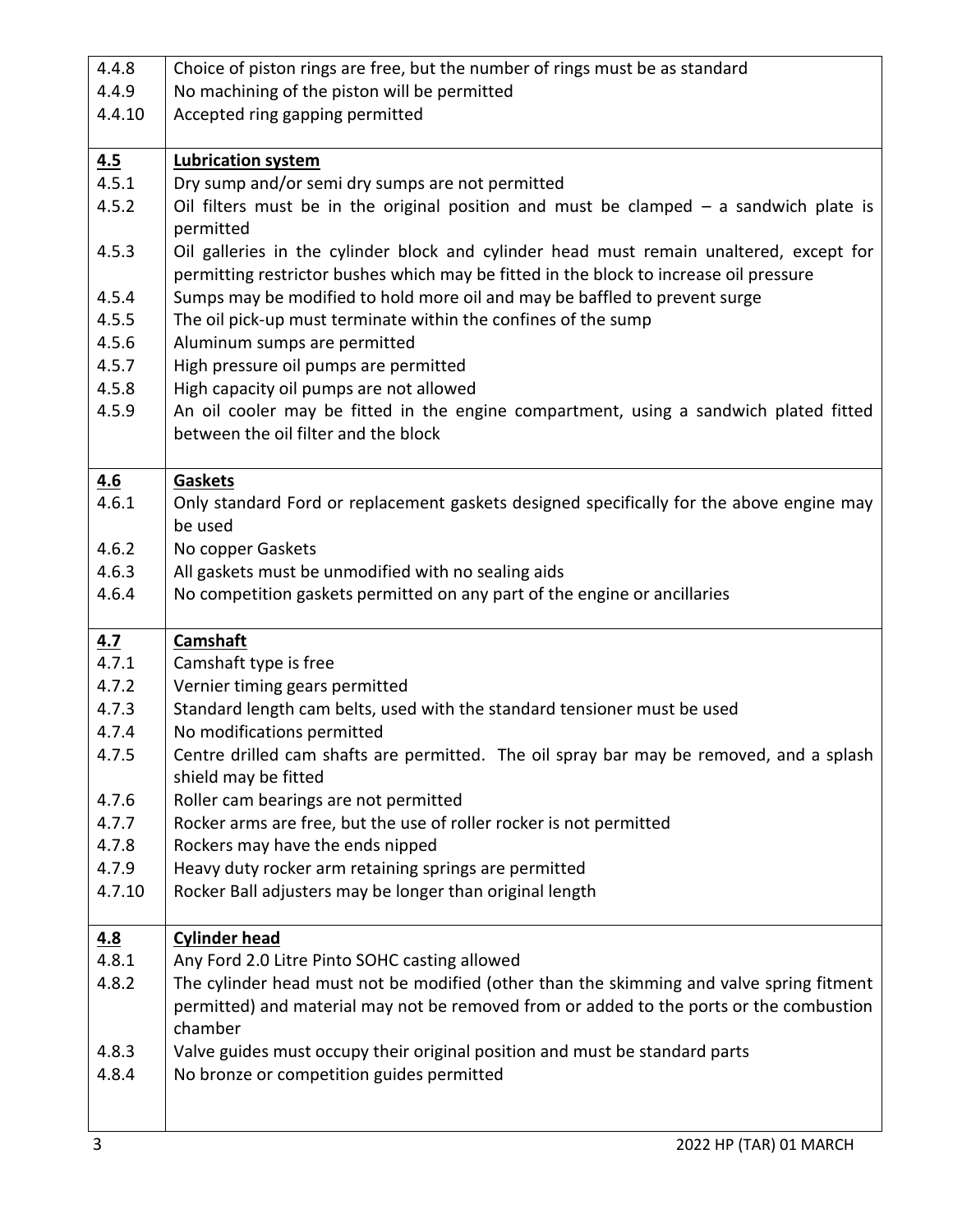| 4.8.5      | Thin wall bronze inserts into existing guides are permitted; Valves must be standard parts of         |
|------------|-------------------------------------------------------------------------------------------------------|
|            | standard length (110.65-111.65 for inlet valves and 110.10-112.05 for exhaust valves). The            |
|            | valve head size shall be 42mm for the inlet valve and 36mm for the exhaust valve                      |
| 4.8.6      | The head gasket face may be skimmed                                                                   |
| 4.8.7      | Any single or double valve spring may be fitted, and the head may be modified to allow them<br>to fit |
| 4.8.8      | Only standard spring retainers are permitted                                                          |
| 4.8.9      | Heavy duty rocker arm retaining springs are permitted                                                 |
| 4.8.10     | No "O" rings permitted                                                                                |
| 4.8.11     | Three angle valve seats are permitted at the following angles 15/30,45,60/65'. The machining          |
|            | groove undercut of the valve seat tool may not protrude more then 25mm into the throat of             |
|            | the cylinder head chamber. This ridge may not be rounded off.                                         |
| 4.8.12     | The slight lip on the valve where the back of the valve meets the valve seat may be ground            |
|            | away at a 30° angle to a maximum width of 2.5mm                                                       |
| 4.8.13     | Strapping of the Head pedestals is permitted.                                                         |
| <u>4.9</u> | <b>Distributors and Management</b>                                                                    |
| 4.9.1      | Either the Ford 2.0 Litre Pinto SOHC engine distributor (Motorcraft or Bosch), complete with          |
|            | points and condenser or a standard Ford electronic ignition system that uses a conventional           |
|            | coil must be used                                                                                     |
| 4.9.2      | The mechanical or vacuum advance may be altered. The vacuum advance may be removed;                   |
| 4.9.3      | Notwithstanding the above the only Lumenition electronic ignition systems that are                    |
|            | permitted are                                                                                         |
| 4.9.3.1    | Ford Bosch fitting kit FK221 with power module PMA50                                                  |
| 4.9.3.2    | Motorcraft fitting kit FK9 with power module PMA50                                                    |
| 4.9.3.3    | TP100/500/900 modules permitted                                                                       |
| 4.9.3.4    | Fuel injection restricted to Dicktator Fuel and Spark Management                                      |
| 4.9.3.5    | Any original or locally available 'pick up' distributor may be used                                   |
| 4.9.3.6    | A pick-up on the crank pulley is also permitted                                                       |
| 4.10       | <b>Spark plugs</b>                                                                                    |
| 4.10.1     | Any standard heat range spark plug for a Ford 2.0 litre Pinto SOHC engine may be used;                |
| 4.10.2     | Inserts will be permitted to accommodate spark plugs                                                  |
| 4.11       | <b>Carburetor and Throttle Body</b>                                                                   |
| 4.11.1     | Only the standard Weber 32/36 DGVA carburetor may be used; (EV carburetors permitted)                 |
| 4.11.2     | No polishing or re-profiling is allowed                                                               |
| 4.11.3     | No modification to the carburetor body or original design is permitted                                |
| 4.11.4     | Gaskets must be original or replacement replicas of the original meaning no modified gaskets          |
|            | are permitted                                                                                         |
| 4.11.5     | A single adaptor/insulator block manufactured from bakelight must be fitted between the               |
|            | carburetor and the inlet manifold. Aluminum or steel blocks are not permitted                         |
| 4.11.6     | The insulator/adapter block, with the two gaskets should be approximately 5mm thick                   |
| 4.11.9     | Main jets, primary jets, AIR jets, auxiliary venturis and emulsion tubes may be changed with          |
|            | replacement parts for the 32/36 DGVA and drilled. Max auxiliary ventury size 4.5mm.                   |
| 4.11.10    | Pump jets may be changed or drilled                                                                   |
| 4.11.11    | Butterflies may be modified to open together                                                          |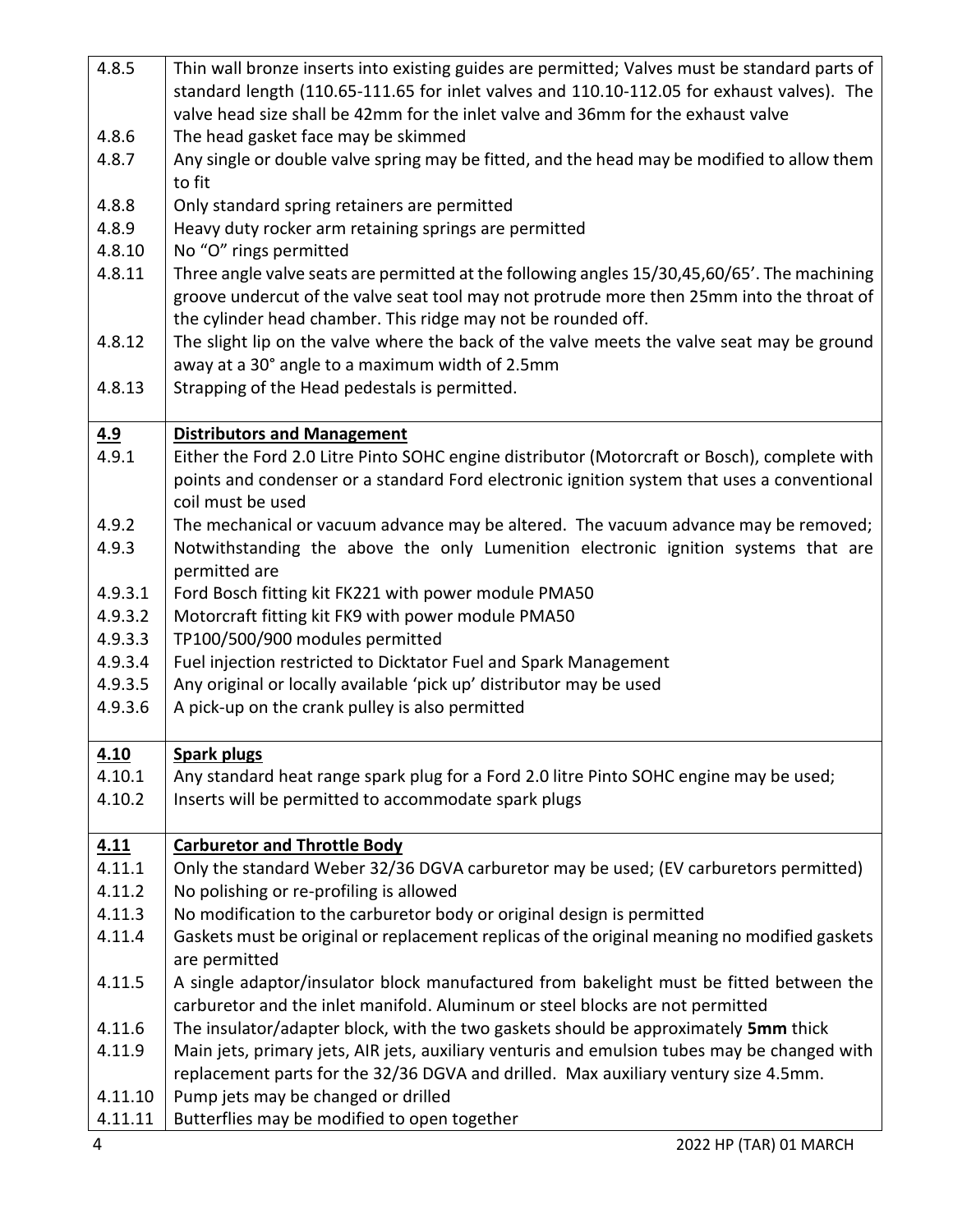| 4.11.12     | Replacement spindles may be fitted with standard screws.                                      |
|-------------|-----------------------------------------------------------------------------------------------|
| 4.11.13     | Cold starting devices may be removed with the retaining lugs and the subsequent holes         |
|             | blanked off                                                                                   |
| 4.11.14     | Air and fuel galleries may not be enlarged or modified                                        |
| 4.11.15     | Fuel may enter the needle valve/float chamber from either side                                |
| 4.11.16     | Floats may not be modified or weighted and must control the fuel flow                         |
| 4.11.17     | Needle valves may not be larger than 250 and may not be enlarged or modified                  |
| 4.11.18     | The power valve must be fitted in the base of the fuel bowl but may be sealed off. The        |
|             | diaphragm may be removed                                                                      |
| 4.11.19     | No trumpets are allowed                                                                       |
| 4.11.20     | The calibrated brass bush which controls the high-speed enrichment, as fitted on the          |
|             | secondary venture side of the carburetor between the top and base of the carburetor, may      |
|             | be sealed off or enlarged, but must be fitted                                                 |
| 4.11.21     | A secondary fixing on the fuel feed line is required and fuel may enter the carburetor from   |
|             | either side                                                                                   |
| 4.11.22     | It is permitted to use a grub screw, or similar device, to fix the auxiliary venture to the   |
|             | carburetor                                                                                    |
| 4.12        | <b>Throttle Bodies</b>                                                                        |
| 4.12.1      | Standard 2L Ford Throttle Body is permitted                                                   |
| 4.12.2      | Single throttle body restricted to 52mm throttle                                              |
| 4.12.3      | Injectors are free                                                                            |
| 4.12.4      | Ram Air intake system are allowed                                                             |
| 4.12.5      | Fuel regulators and fuel injection fuel pumps are allowed                                     |
|             |                                                                                               |
| 4.12        | <b>Inlet Manifold</b>                                                                         |
| 4.12.1      | Only Ford 2.0 Liter Pinto Cortina type SOHC engine manifold permitted                         |
| 4.12.2      | The manifold may not be faced to alter the angle of the manifold or the carburetor            |
| 4.12.3      | No inlet port matching from the carburetor flange face or from the manifold ports to the head |
|             | will be permitted                                                                             |
| 4.12.4      | No material may be added to or removed from the gas flow area                                 |
| 4.12.5      | Water circulation holes may be blanked off                                                    |
| 4.12.6      | A stabilizer may be fitted to support the manifold                                            |
| 4.12.7      | Manifolds may be welded to Repair Cracks.                                                     |
|             |                                                                                               |
| <u>4.13</u> | <b>External modifications</b>                                                                 |
| 4.13.1      | Any production type starter motor, excluding competition types may be used                    |
| 4.13.2      | Power grip type pulleys are permitted                                                         |
| 4.13.3      | The crankshaft pulley is free                                                                 |
| 4.13.4      | Manual fuel pumps may be removed and replaced with remotely positioned electric pumps         |
| 4.13.5      | No electric water pumps permitted                                                             |
| 4.13.6      | Modifications not mentioned are not allowed Subject to final decision based on TC panel       |
|             |                                                                                               |
| 4.14        | perception of the rule                                                                        |
|             |                                                                                               |
|             | <b>Retention of standard parts</b>                                                            |
| 4.14.1      | All other parts appertaining to the engine, which have not been specifically mentioned must   |
|             | remain the standard Ford 2.0 Liter Pinto SOHC engine part                                     |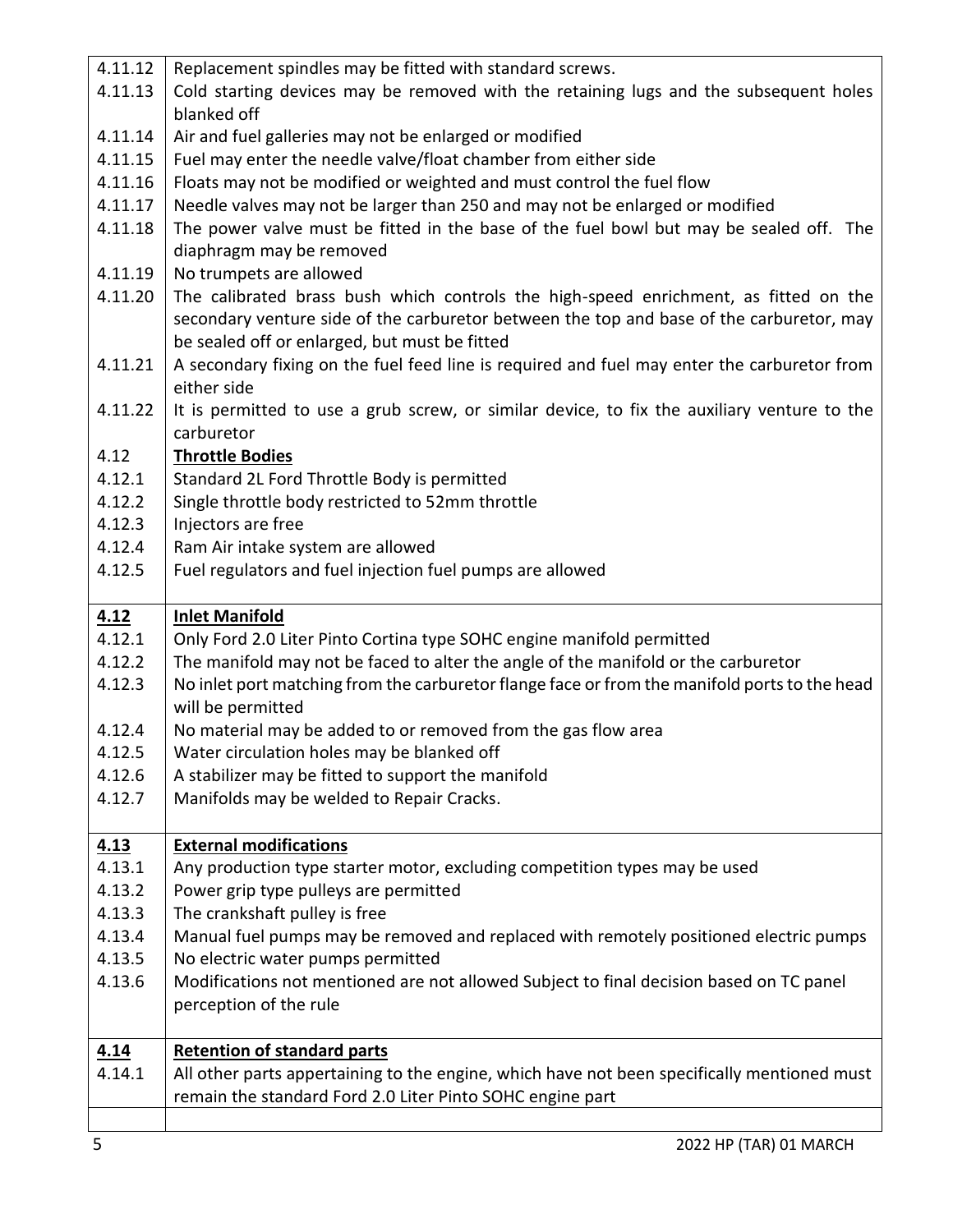| <b>HP 5.</b>      | <b>Engine - Nissan VVL Engine</b>                                                           |
|-------------------|---------------------------------------------------------------------------------------------|
|                   |                                                                                             |
| 5.1               | Restricted to the 2L SR 20 VVL Nissan Engines in 100 % standard form. This means the        |
|                   | following                                                                                   |
| $HP$ 5.2          | <b>VALVE AND VALVE SPRINGS</b>                                                              |
| 5.2.1             | Valve and Valve Springs to remain standard                                                  |
| 5.2.2             | Variable valve timing to remain connected where applicable                                  |
| HP 5.3            | <b>SUB ASSEMBLY</b>                                                                         |
| 5.3.1             | Sub Assembly to remain standard with following exceptions.                                  |
| 5.3.2             | Sump and oil pick up may be modified to accommodate engine mounting in suitable position    |
| 5.3.3             | Standard Crankshafts from 2.0L Nissan DE Engines permitted                                  |
| 5.3.4             | Nissan VG 30 flat top Nissan Sani piston may be used with the following conditions          |
| 5.3.4.1           | Aftermarket valve pockets are permissible.                                                  |
| 5.3.4.2           | This piston may not exceed 87.5mm.                                                          |
| 5.3.4.3           | Piston may also be notched to accommodate oil spray nozzle.                                 |
| 5.3.4.4           | Small end on the original conrod may be resized and bushed to accommodate the gudgeon       |
|                   | pin                                                                                         |
| HP <sub>5.4</sub> | <b>Camshaft</b>                                                                             |
| 5.4.1             | Cam Shaft to remain standard                                                                |
| 5.4.2             | Cam timing may be adjusted using vernier pulleys                                            |
| $HP$ 5.5          | <b>Head</b>                                                                                 |
| 5.5.1             | Heads may NOT be modified.                                                                  |
| 5.5.2             | Head may not be skimmed in such a way that the casting step disappears. See photo below     |
| 5.5.3             | Aftermarket Kinetic Head Gaskets are permitted                                              |
| 5.5.4             | The 2.0L Nissan DE Cylinder Head Gasket may also be utilized. The modification of inserting |
|                   | an O ring to control oil flow is permitted.                                                 |
|                   |                                                                                             |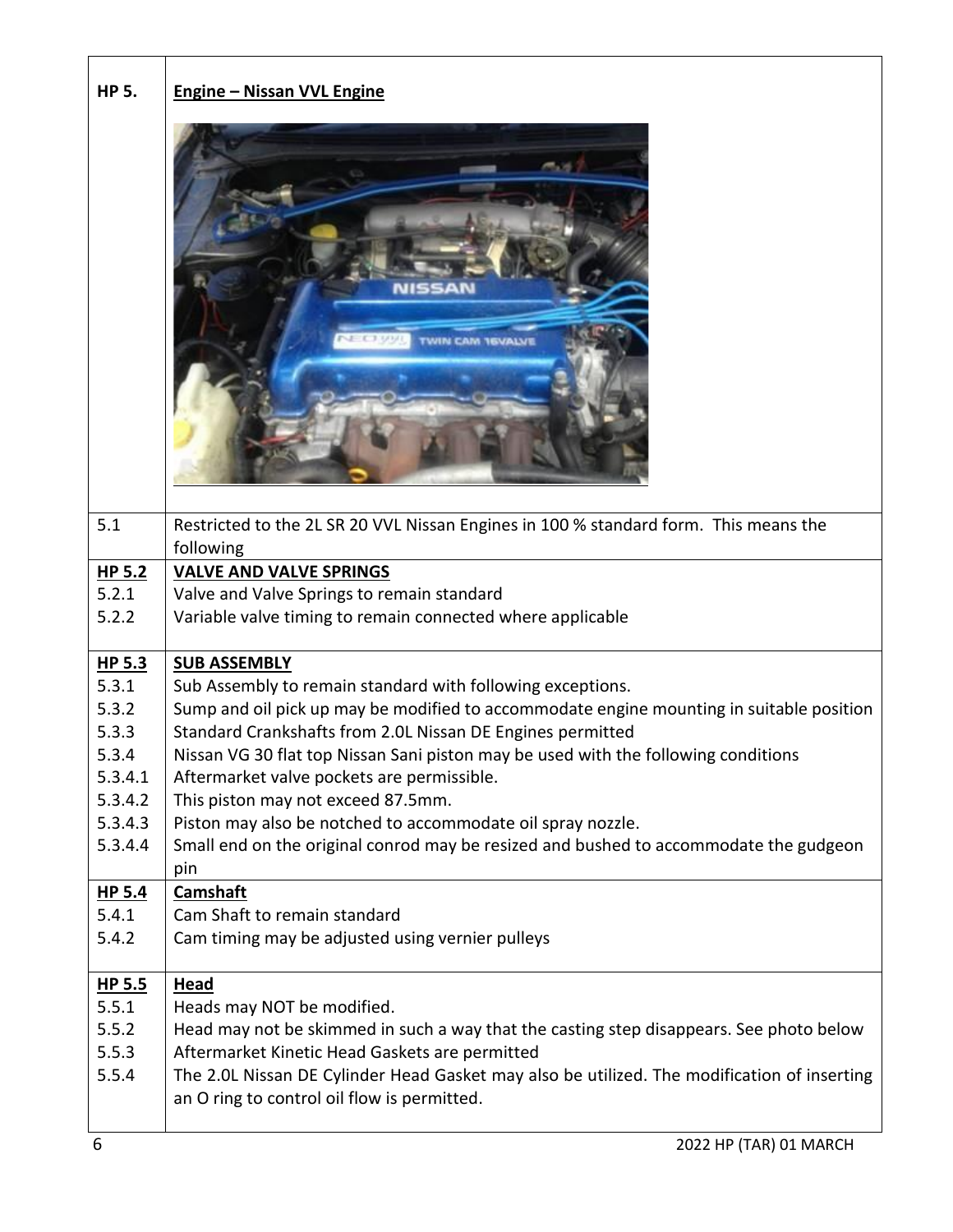| HP 5.6           | <b>GEARBOX</b>                                                                                                                                                                    |
|------------------|-----------------------------------------------------------------------------------------------------------------------------------------------------------------------------------|
| 5.6.1            | Engines to be fitted to existing standard 2L Ford 4 or 5 speed gearboxes using adaptor plates,<br>or Nissan 4 or 5 speed gearboxes                                                |
| 5.6.2            | The Gearbox bell housing may be cut to accommodate the starter and the existing starter<br>'bulge' may be removed to allows for room for the exhaust manifold                     |
| 5.6.3            | Hydraulic attachments for hydraulic clutch valve cylinders are permitted                                                                                                          |
| HP 5.7           | <b>CLUTCH AND PRESSURE PLATE</b>                                                                                                                                                  |
| 5.7.1            | Clutch and Pressure plates are free including competition units                                                                                                                   |
| 5.7.2            | Original Flex plates are permitted                                                                                                                                                |
| HP 5.8           | Fuel - VVL                                                                                                                                                                        |
| 5.8.1            | Restricted to 95 unleaded fuel only                                                                                                                                               |
| 5.8.2            | No additives permitted                                                                                                                                                            |
| HP 5.9           | <b>EXHAUST MANIFOLD</b>                                                                                                                                                           |
| 5.9.1            | Exhaust Manifolds are free.                                                                                                                                                       |
| 5.9.2            | Effective silencers, of minimum length of 300 mm, are compulsory                                                                                                                  |
| HP 5.10          | <b>PLENUM</b>                                                                                                                                                                     |
| 5.10.1           | Plenum may be modified by removing the blank end and replacing it with the original throttle                                                                                      |
|                  | body and attaching the blank end to the rear of the unit.                                                                                                                         |
| 5.10.2           | Airboxes, Filters and attachment piping to the plenum is free.                                                                                                                    |
| 5.10.3           | Ram air feed through bonnet duct is permitted.                                                                                                                                    |
| 5.10.4           | A rubber spacer no thicker than 30mm may be places between the throttle body and<br>plenum to prevent excessive vibration. Rubber washer on the mounting bolts are<br>permitted.  |
| 5.10.5           | Throttle body may not exceed 70mm. The internal part of the plenum may be opened to                                                                                               |
|                  | accommodate this throttle body. Aftermarket units are permitted.                                                                                                                  |
| HP 5.11          | FUEL INJECTION AND SPARK MANAGEMENT                                                                                                                                               |
| 5.11.1           | Injectors free                                                                                                                                                                    |
| 5.11.2           | Fuel pumps, fuel pressure regulators and surge tank systems are free                                                                                                              |
| 5.11.3           | Additional attachments to plenum may be removed if unused                                                                                                                         |
| 5.11.4           | Fuel and Spark to be controlled by a single Dicktator EFI Management.                                                                                                             |
| 5.11.5           | Rev limit 8200 rpm and must be permanently operational.                                                                                                                           |
| 5.11.6<br>5.11.7 | External Crank Pick can be utilized to control spark timing if a distributor is not used.<br>Dictator to prescribe preset parameters for air fuel mixture which cannot be altered |
| 5.11.8           | Distributor may be modified to carry inner parts of VW Golf distributor.                                                                                                          |
|                  |                                                                                                                                                                                   |
|                  |                                                                                                                                                                                   |
| 7                | 2022 HP (TAR) 01 MARCH                                                                                                                                                            |

٦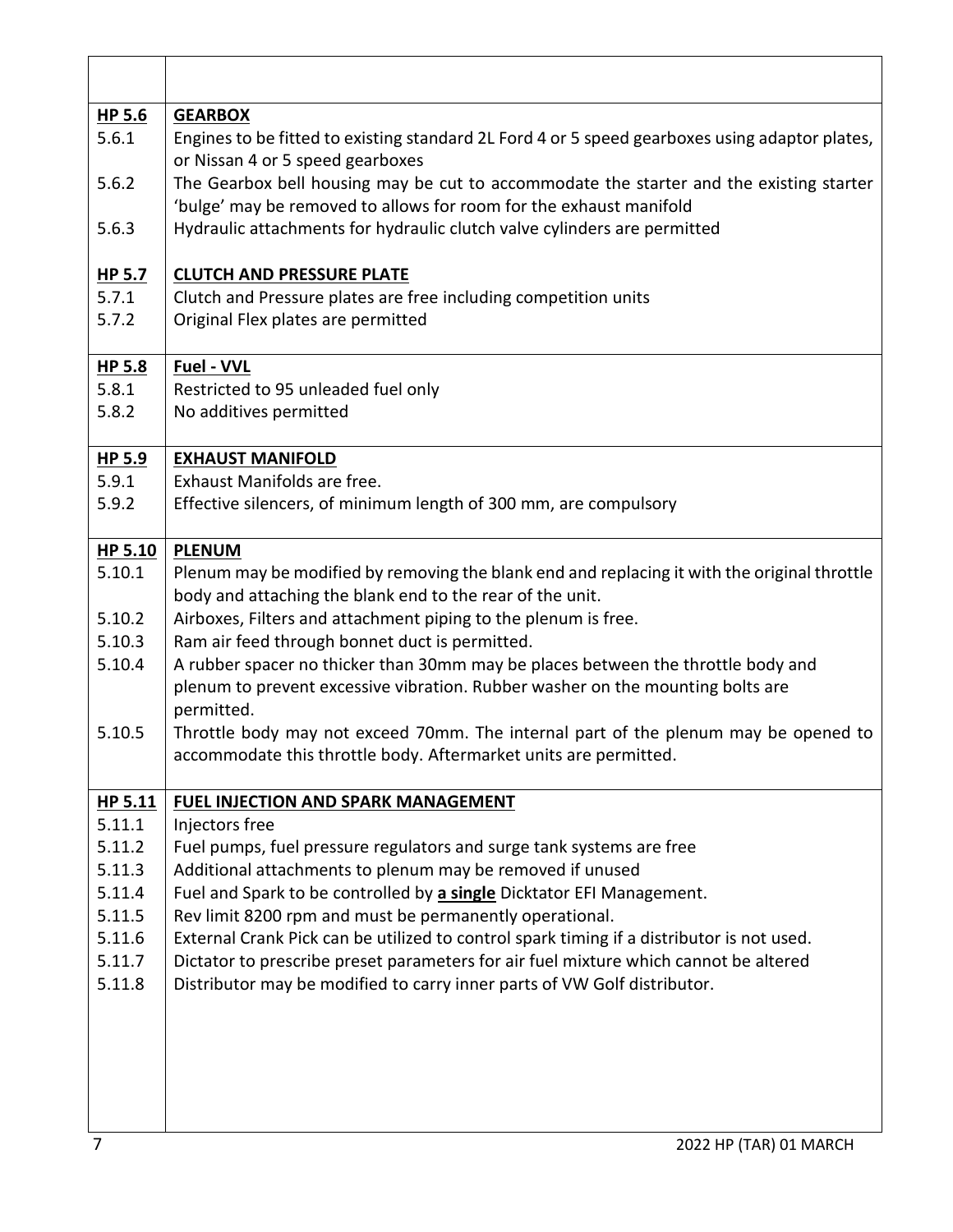| HP 5.12             | The engine below is specifically excluded:                                                                                                                     |
|---------------------|----------------------------------------------------------------------------------------------------------------------------------------------------------------|
|                     |                                                                                                                                                                |
|                     |                                                                                                                                                                |
| <u>HP 6.</u><br>6.1 | <b>Exhaust</b><br>All piping shall be secured with saddles, prevent exhaust pipes from coming free in the event                                                |
|                     | of it break off                                                                                                                                                |
| 6.2                 | Exhaust tail pipes passing out the side of the vehicle may only do so at a maximum height of<br>450mm, measured from the top of the pipe to the ground         |
| HP 7.               | Fuel - 2lt Hotrod                                                                                                                                              |
| 7.1<br>7.2          | Methanol, Avgas, racing and pump fuel allowed, no enhancements<br>Methanol lubricants may be used such as Castrol R40 or Castor Oil                            |
| 7.3                 | It is highly recommended that Methanol using vehicles do have fire extinguishers fitted to                                                                     |
|                     | the competitor compartment, with all safety measures taken when fitting extinguishers,<br>preventing them dislodging in an event of impact                     |
| HP 8.               | <b>Steering and Suspension</b>                                                                                                                                 |
| 8.1                 | Only commercially available steering racks and steering boxes or quick ratio versions<br>thereof as fitted to vehicles described in item 1.1 above may be used |
| 8.1.1               | Power steering units are permitted                                                                                                                             |
| 8                   | 2022 HP (TAR) 01 MARCH                                                                                                                                         |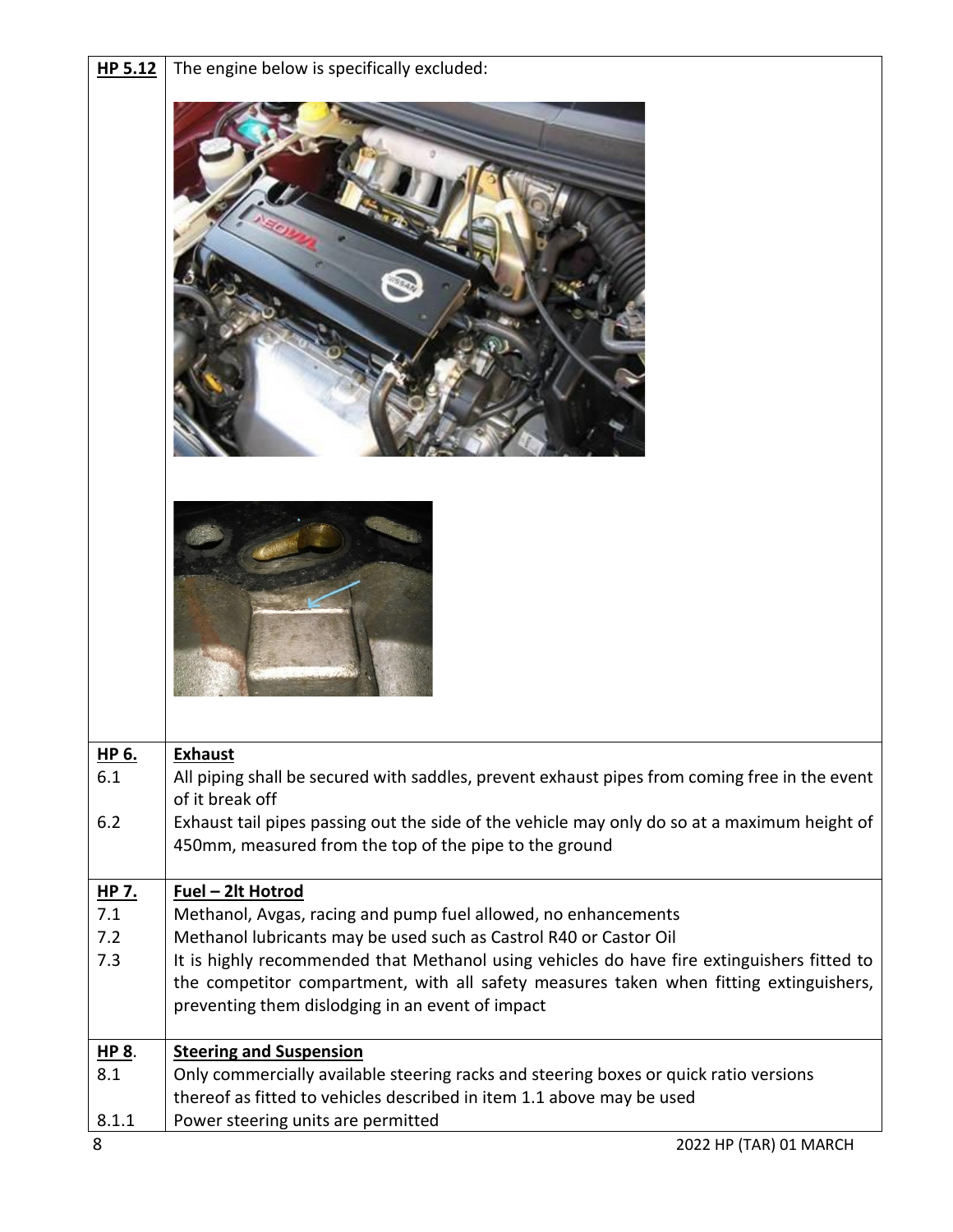| 8.2    | Suspension design is free but limited to either commercially available suspension uprights |
|--------|--------------------------------------------------------------------------------------------|
|        | as fitted to vehicles described in item 1.1 above or locally fabricated components         |
| 8.3    | Adjustable spring platforms may be fitted                                                  |
| 8.4    | Competition springs are permitted                                                          |
| 8.5    | The use of rose joints are permitted                                                       |
| 8.6    | Shock absorbers are free but may only be single adjustable                                 |
| 8.6.1  | Only one shock absorber per wheel permitted                                                |
| 8.6.2  | No remote shock absorber reservoirs may be used                                            |
| 8.7    | Independent rear suspensions are not permitted                                             |
|        |                                                                                            |
| HP 9.  | Transmission                                                                               |
| 9.1    | Flywheels free                                                                             |
| 9.2    | Clutch plates are free, additionally copper plate types are permitted                      |
| 9.3    | Competition type pressure plates permitted                                                 |
| 9.4    | Quaife or any racing type gearbox are not permitted                                        |
| 9.5    | Only rear axles as fitted to any car described in item 1, may be used                      |
| 9.6    | Only differentials as fitted to any car described in item 1, may be used                   |
| 9.7    | No limited slip type differentials will be permitted                                       |
| 9.8    | Differential must be locked                                                                |
| 9.9    | Model 75 bakkie diffs may be used                                                          |
| 9.10   | Gear ratios are free                                                                       |
| 9.11   | Only space frame cars may convert from a front wheel drive system to a rear wheel drive    |
|        | system                                                                                     |
| 9.12   | Hydraulic release bearing systems are permitted.                                           |
| 9.12.1 | For this gearbox may be drilled to accept the slave cylinder. Clutch forks may be modified |
|        | accordingly                                                                                |
|        |                                                                                            |
| HP 10. | <b>Wheels and Tyres</b>                                                                    |
| 10.1   | Restricted to 195/55/15 and 205/60/13 Yokohoma A048 Semi Slick medium or soft              |
|        | compound tyres and the 195/55/15 Dunlop H1 compound tyre only.                             |
| 10.2   | Specific Championship Regulations will determine tyre allocations.                         |
| 10.3   | At Club level Competitors may only use 6 tyres of which only 1 (one) tyre may be new and   |
|        | the remaining 5 tyres measure no more then 4.2mm when measured at 4 consecutive points     |
|        | along the center of the circumference of the tyre.                                         |
|        |                                                                                            |
|        |                                                                                            |
|        |                                                                                            |
|        |                                                                                            |
|        |                                                                                            |
|        |                                                                                            |
|        |                                                                                            |
|        |                                                                                            |
|        |                                                                                            |
|        |                                                                                            |
|        |                                                                                            |
|        |                                                                                            |
|        |                                                                                            |